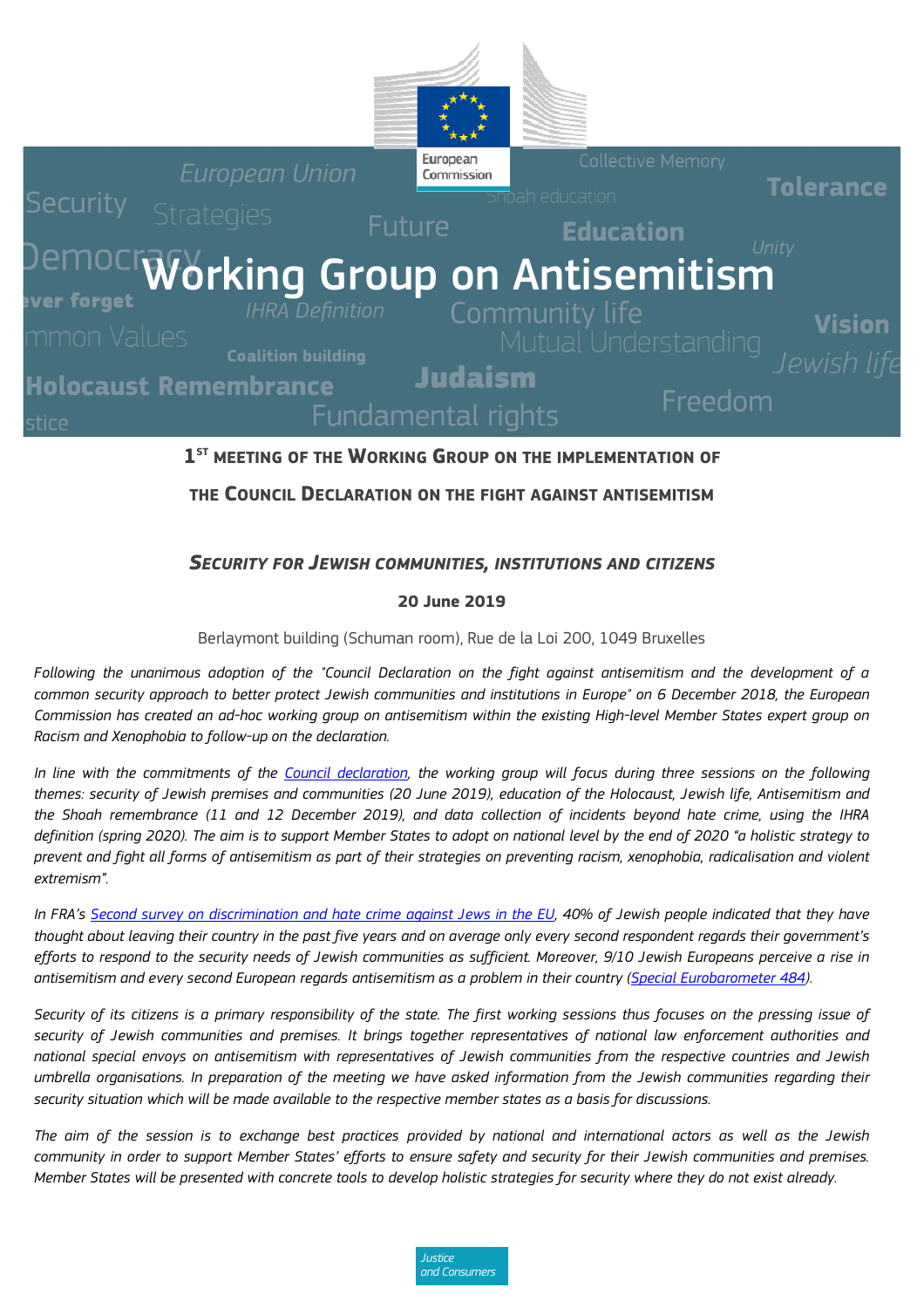| $08:30 - 09:25$ | Welcome coffee and registration                                                                                                                              |  |  |  |  |  |
|-----------------|--------------------------------------------------------------------------------------------------------------------------------------------------------------|--|--|--|--|--|
| $09:30 - 09:45$ | <b>Welcome by Emmanuel Crabit, Director for Fundamental Rights and</b><br>Rule of Law, Directorate-General for Justice and Consumers, European<br>Commission |  |  |  |  |  |
|                 | Opening by Věra Jourová, European Commissioner for Justice,<br><b>Consumers and Gender Equality</b>                                                          |  |  |  |  |  |
| $09:45 - 10:30$ | Introduction of the working group and agenda<br>Katharina von Schnurbein, European Coordinator on Combating<br>Antisemitism                                  |  |  |  |  |  |
|                 | Priorities and objectives of the Council Declaration on<br>antisemitism<br>Antonio Martino, Head of Unit, Federal Ministry of the Interior, Austria          |  |  |  |  |  |
| $10:30 - 12:00$ | 1. Panel - Effective risk assessment                                                                                                                         |  |  |  |  |  |
|                 | Moderator: Katharina von Schnurbein, European Coordinator on                                                                                                 |  |  |  |  |  |

Combating Antisemitism

*Jewish citizens and institutions have become victims of deadly terror attacks and violence across Europe. These attacks, committed by terror organisations or far-right, far-left or Islamist extremists, don't happen in a vacuum and often not without signs. Jewish communities face different and particular risks in each EU Member States depending on many factors. A comprehensive risk assessment by law enforcement and security agencies on European, national and local level helps identifying threats, vulnerabilities and possible consequences of an attack on site and for people and enables public authorities and Jewish communities to take targeted precautious measures. A joint risk assessment done in collaboration between law enforcement authorities and the Jewish community can be the most effective approach to assessing the community's security risks and preventing attacks. This session will provide an overview of current threat sources for Jewish citizens and institutions, and how risk assessment is an essential part in protecting Jewish communities and the wider society. Sources of antisemitism target Jews but also other communities and foundations of our democratic, diverse societies. Participants will exchange on the essential building blocks of ensuring a comprehensive risk assessment.* 

| Introduction: | Gilles de Kerchove, EU Counter-Terrorism Coordinator                                                                                 |  |  |  |  |  |
|---------------|--------------------------------------------------------------------------------------------------------------------------------------|--|--|--|--|--|
| Case study:   | Pascale Falek-Alhadeff, Director of the Jewish Museum of Belgium                                                                     |  |  |  |  |  |
| Instruments:  | Henri Nickels, Head of Sector Equality, European Agency for<br><b>Fundamental Rights</b>                                             |  |  |  |  |  |
|               | Christie Edwards, Deputy Head, Tolerance and Non-Discrimination,<br>OSCE Office for Democratic Institutions and Human Rights (ODIHR) |  |  |  |  |  |
|               |                                                                                                                                      |  |  |  |  |  |

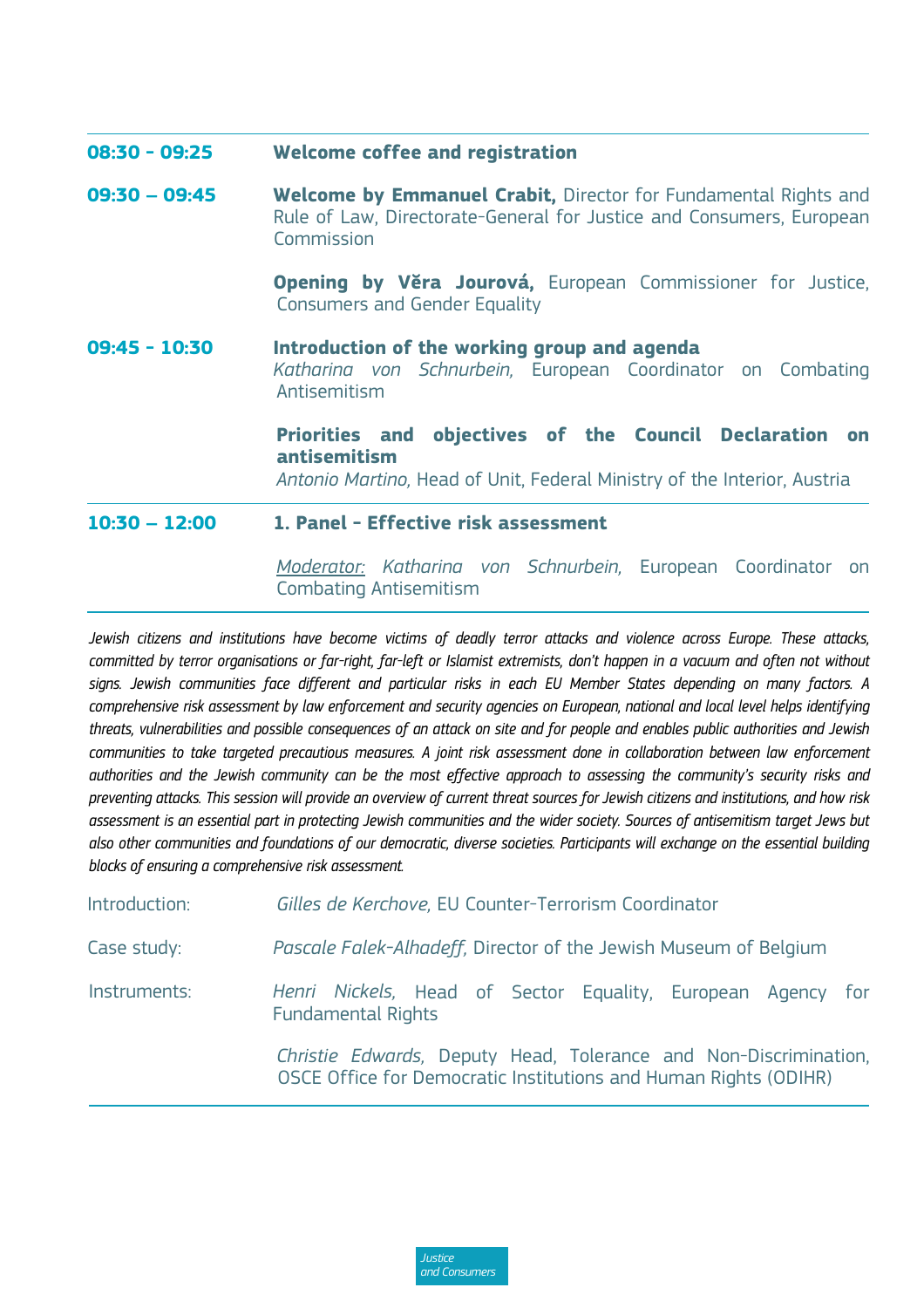### **12:00 – 12:30 "Discussion under six eyes" between Member States representatives and the representative of their respective Jewish community**

*Q: Has a comprehensive risk assessment already taken place on national and local level? Has the Jewish community been consulted in the process? Does the risk assessment include the wider spectrum of all possible targets such as events and institutions linked to Israel, Holocaust memorial sites, Jewish supermarkets, museums and culture centres?*

| $12:30 - 14:00$ | <b>Lunch break</b>                                                                                                                                                |
|-----------------|-------------------------------------------------------------------------------------------------------------------------------------------------------------------|
| $14:00 - 15:10$ | 2. Panel: Prevention through trust – How to further enhance<br>cooperation among Jewish communities as well as between<br>law enforcement and Jewish communities? |
|                 |                                                                                                                                                                   |

Moderator: *Henri Nickels,* Head of Sector Equality European Agency for Fundamental Rights

*Collaboration between Jewish communities and law enforcement faces many challenges, including on how to secure trust for actions on national and local level. Only every second Jewish European believes that his/her Member State responds to the security needs of the Jewish communities. Similarly recent attacks worldwide against religious premises proved once more the worrying spread of hatred and that several communities are increasingly exposed to security threats. This session will look at the shared responsibility between Member States institutions and other actors to build-up trust between law enforcement and Jewish communities, and how law enforcement and security providers can build-up trust between different communities, in order to prevent tensions and foster collaboration between these actors in the area of security. It will discuss ways to include and involve Jewish communities, and make security infrastructure relevant and accessible.* 

| Introduction: |  |  | Laurent Muschel, Director for Security, Directorate-General for           |  |  |
|---------------|--|--|---------------------------------------------------------------------------|--|--|
|               |  |  | Migration and Home Affairs, European Commission                           |  |  |
| Presentation: |  |  | <i>Victor Micula</i> , Secretary of State, Ministry of Foreign Affairs of |  |  |

Romania

Instruments: *Sally Sealey,* Chief of Staff, UK Post Holocaust Issues Envoy

*Manuel Navarrete,* Head of the European Counter Terrorism Centre (ECTC), Europol

# **15:10 – 15:30 "Discussion under six eyes" between Member States representatives and the representative of their respective Jewish community**

*Q: Is a joint forum to address security challenges in place for Jewish communities, law enforcement and other relevant communities? Is the sharing of expertise between Jewish communities with other communities encouraged and fostered? What are the concrete obstacles for trust-building measures?*